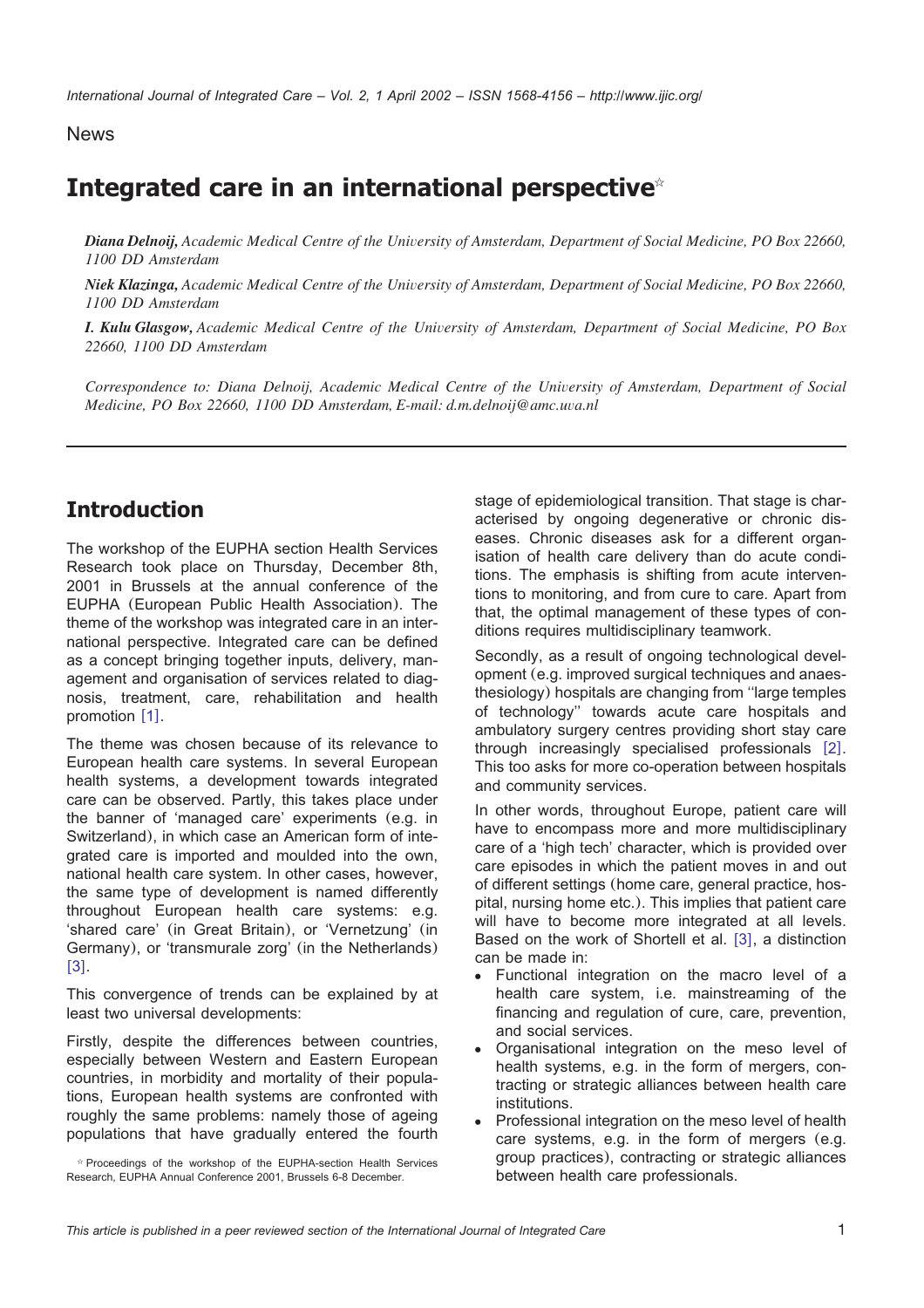• Clinical integration on the micro level of health care systems, i.e. continuity, co-operation and coherence in the primary process of care delivery to individual patients.

The degree, to which integrated care has developed on the micro level, and the actual forms it takes on the intermediate level of organisations, seems to be affected by characteristics of the health care system on the macro level. For example, Dutch health care providers claim that their efforts in bringing about more integration between 'cure' and 'care' facilities are frustrated by the fact that there are two different insurance schemes for 'cure' and 'care', with different administrative procedures and a different incentive structure. The aim of the workshop of the EUPHA section Health Services Research was to provide a starting point for a more systematic mapping of the level of integration in European health care systems and the effect of macro characteristics of health care systems (e.g. financing and insurance systems) on integrative processes. The underlying 'research question' was: How do characteristics of the financing and regulatory system (macro level) hamper or promote the development of integrated care on the meso and micro level?

# **Method**

The workshop consisted of an introductory presentation by the organisers based on a study of the literature on integrated care  $[4]$  $[4]$  $[4]$ . This study was conducted on request of the Dutch Ministry of Health. Six countries were included in the study: the Netherlands, Germany, Austria, Switzerland, the United Kingdom, and the United States. The first four have a Bismarckian social insurance system in common. However, the governance of the health care system differs substantially across these countries. The United Kingdom was included as an example of a country with a National Health Service. The United States—a system with a variety of financing mechanisms—was chosen mainly because the concept of integrated care was 'invented' in the American health maintenance organisations.

After this initial presentation, a discussion took place which was complemented with information gathered in short questionnaires that 13 of the approximately 25– 30 participants in the workshop had completed two weeks before the conference. The respondents covered 9 European countries: Sweden, Denmark, the Netherlands, Belgium, Switzerland, Italy, Slovenia, Latvia, and Belarus. Through these questionnaires, participants were asked to provide concise information on the stage of development of integrated care in their own country, and the (perceived) effect of financing and regulatory mechanisms on that development. The



**Figure 1.** Number of respondents to the workshop questionnaire  $(n=13)$  mentioning the problems listed.

workshop questionnaire was meant to provide input for the discussion and had no ambition whatsoever to serve as a scientifically sound or valid instrument.

### **Results**

Fragmentation and a lack of coherence, and inability or unwillingness to engage in (multidisciplinary) cooperation apparently are serious problems in many European health care systems. When asked about the most important problems in their health systems, these two problems are put in the top-5 by a majority of the respondents to the workshop questionnaire (see Figure 1). Fragmentation and a lack of coherence, and unwillingness to co-operate are among the most frequently mentioned problems, together with inefficiency and a shortage of nurses.

The question is whether this fragmentation is caused by the financing and insurance system. Countries differ with regard to the financing of cure and care, and by the degree to which health care and social services are separated. In [Table 1](#page-2-0) an overview of the financing systems for curative services ('cure': e.g. hospital care, physician services) and long-term care ('care': e.g. nursing home care, home nursing) of the Netherlands, Germany, Austria, Switzerland, the United Kingdom, and the United States is presented.

In four of the six countries in [Table 1,](#page-2-0) cure and care are covered by different schemes. There are two exceptions. In Switzerland, home care and nursing home care has been brought under public health insurance in 1994. And the British NHS covers care for the chronically ill and the elderly, though only to a limited extent (a longer stay in the hospital means reduction in the pension). The NHS also finances community nursing (home care). All other types of inpatient and outpatient care (nursing homes, homes for the elderly) are financed by local governments. The limited and means-tested coverage under the NHS has also created a market for private insurance for long-term care  $[5]$  $[5]$  $[5]$ .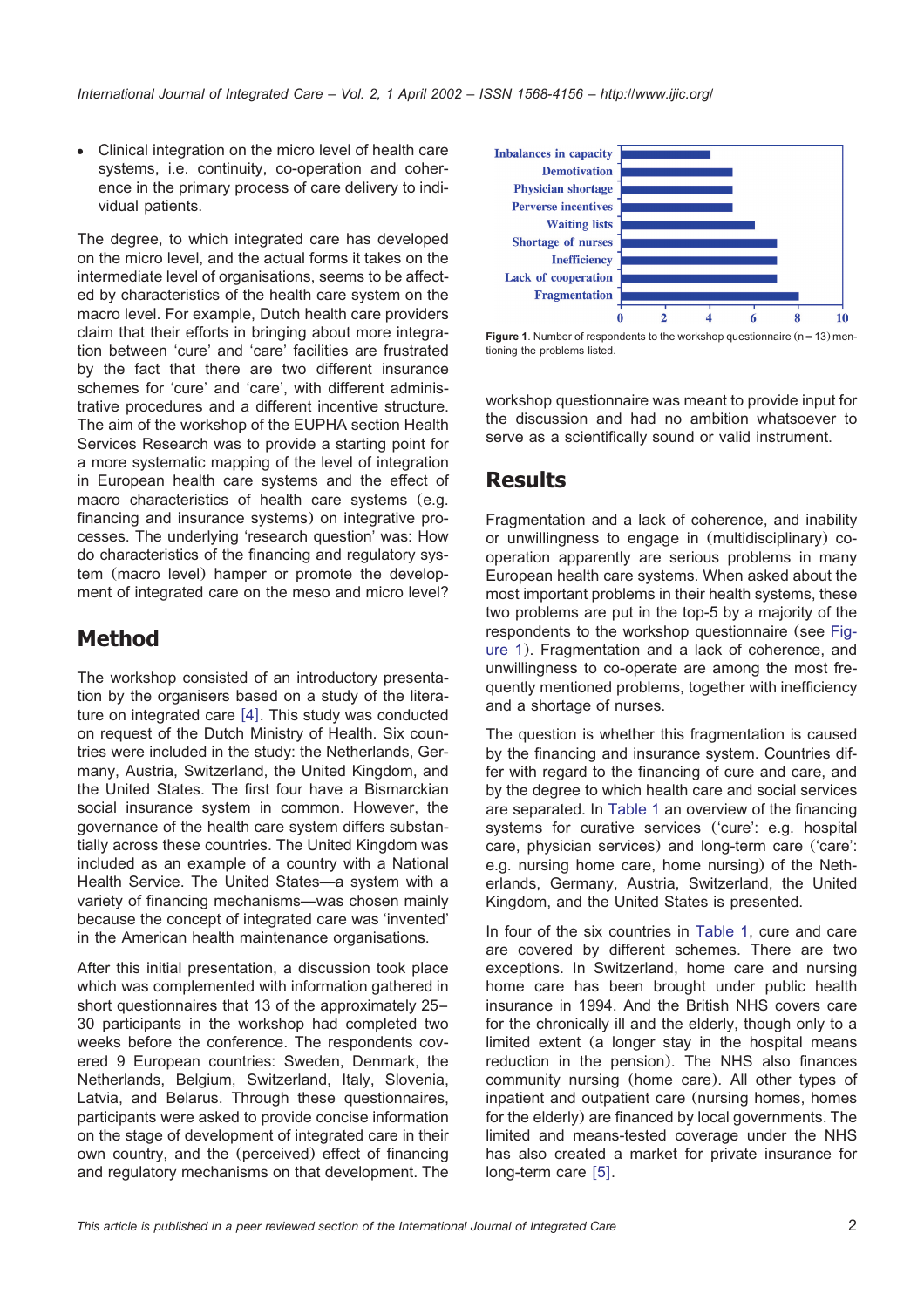| Country              | Financing of 'cure' (acute care)                                                                         | Financing of 'care' (long-term care)                                                              |
|----------------------|----------------------------------------------------------------------------------------------------------|---------------------------------------------------------------------------------------------------|
| <b>Netherlands</b>   | Public (61% of the<br>population) or private health<br>insurance (39%)                                   | Catastrophic illness insurance<br>('AWBZ'), since 1968                                            |
| Germany              | Public (90% of the<br>population) or private health<br>insurance $(10\%)$                                | Care insurance<br>('Pflegeversicherung'), since 1994                                              |
| Austria              | Public health insurance (99%)<br>of the population)                                                      | Tax-based social service<br>programme, since 1993                                                 |
| Switzerland          | Public health insurance<br>$(100\%)$                                                                     | Public health insurance, since 1994                                                               |
| United Kingdom       | NHS (100% of the<br>population)                                                                          | NHS, private insurance, and local<br>government                                                   |
| <b>United States</b> | Private or employer-based<br>insurance, Medicaid,<br>Medicare, plus 15.5% of the<br>population uninsured | Private payment, or Medicaid (for<br>the poor, and for those who have<br>spent down their assets) |

<span id="page-2-0"></span>**Table 1.** The financing of 'cure' and 'care' in 6 Western health care systems

Based on: Delnoij et al. 2001 [[4](#page-3-0)]

In most of the countries presented in Table 1, problems of co-ordination and continuity of care are experienced along the 'divides' in the financing and regulatory systems of cure and care. As in the Netherlands, in the UK and the USA the demarcation between acute curative care and long-term care or social services causes problems and creates perverse incentives [[6](#page-3-0)]. However, there are other problems too that hamper the development of integrated care. Shortell et al. mention e.g. cultural differences between the different organisations and professionals involved in the provision of care, and the small organisational scale of self-employed practitioners (especially physi $cians)$  [[3](#page-3-0)].

Apart from that, health care systems carry burdens of the past. Health care systems are complicated constellations that—like oil tankers—can hardly make sharp turns. In Austria and Switzerland health care had always been very hospital-oriented. As a result, there is an overcapacity of the hospital sector and a lack of capacity in community services and long-term care. This makes it difficult in those countries to refocus the health care system towards care in nursing homes or home nursing, even though the needs of the population demand such a reorientation  $[7, 8]$  $[7, 8]$  $[7, 8]$ .

The fact that there are more factors inhibiting further integration in the health care system than financial barriers only is corroborated by the results of the workshop questionnaire (see [Figure 2](#page-3-0)). The majority of respondents state that for their countries it is 'true' or 'partially true' that financial barriers, but also differences in the training and background of professionals and lack of trust (often referred to as 'cultural' differences) are blocking the integration in their system.

The workshop was concluded with a discussion on care arrangements for chronically ill patients. This discussion was based on an imaginative case of a 74 year-old widow with severe rheumatic arthritis. This widow lives in an apartment building in a small rural town in which there is only one community hospital. She has only one daughter who lives in the capital (two hours travelling), and an elder sister with a heart condition. The widow needs medical attention, but because of her impairments she also needs help with bathing/showering, cleaning the house, doing groceries and cooking. According to the respondents of the workshop questionnaire, in most countries this widow would receive medical attention from her GP  $(n=11)$ . Help with showering would in most countries be offered by trained home helpers  $(n=9)$ . Cleaning would be provided either by neighbours and friends  $(n=10)$ , or trained home helpers  $(n=9)$ . Meals would be provided most often by a special dinner service  $(n=8)$ . Medical and nursing care are often covered by public insurance or a national health service. However, cleaning is either not covered or financed by local government as a part of social services. The Netherlands and Sweden are the only two countries in the workshop sample where cleaning services are covered by public insurance, respectively the National Health Service.

# **Discussion**

The aim of this year's workshop of the EUPHA section Health Services Research was to discuss the effect of macro characteristics of health care systems (e.g. financing and insurance systems) on the development